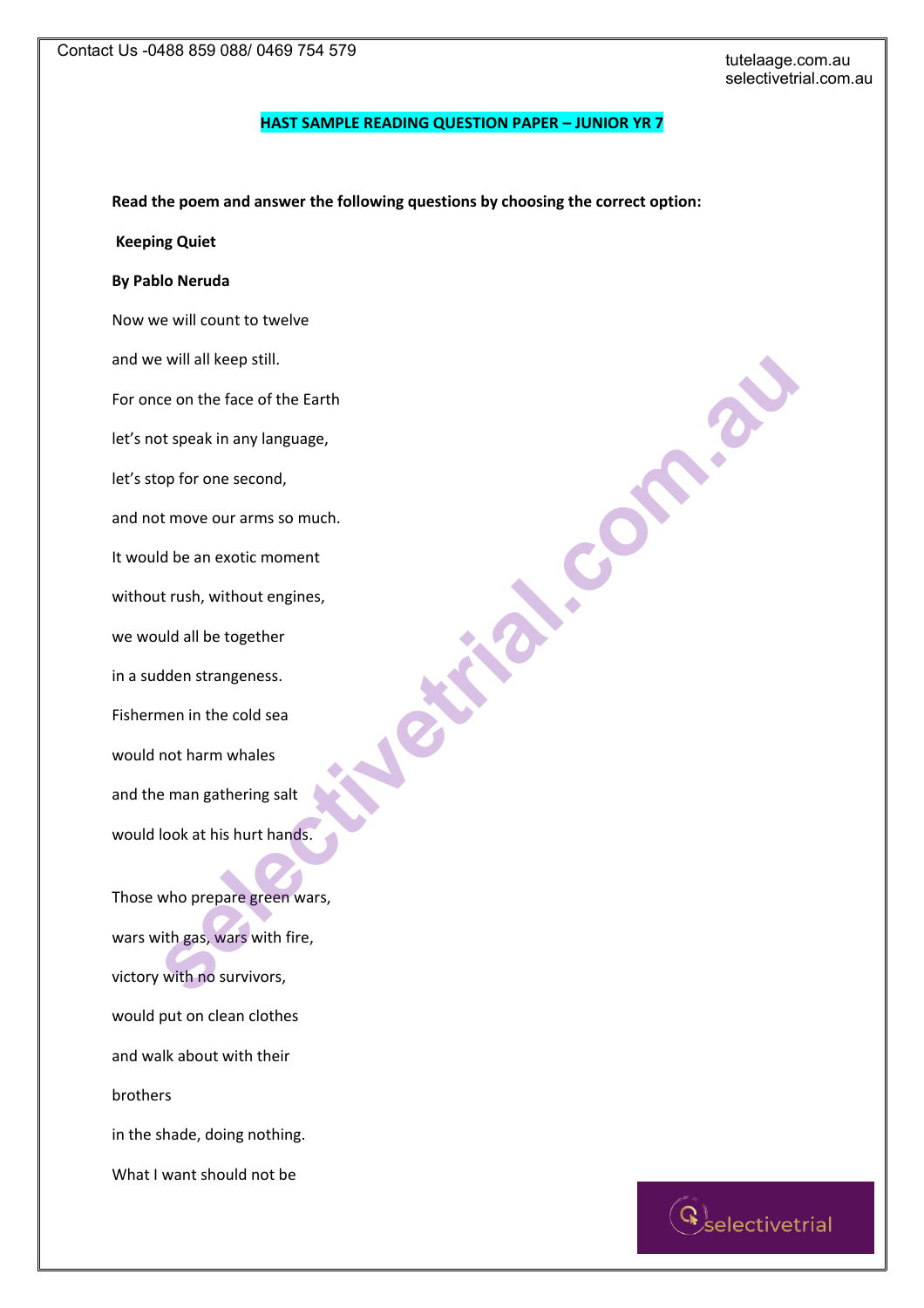### confused

with total inactivity.

Life is what it is about;

I want no truck with death.

If we were not so single-minded

about keeping our lives moving,

and for once could do nothing,

perhaps a huge silence

might interrupt this sadness

of never understanding ourselves

and of threatening ourselves with

death.

Perhaps the Earth can teach us

as when everything seems dead

and later proves to be alive.

Now I'll count up to twelve

and you keep quiet and I will go.

1. The poet uses conversational style and personal pronouns as 'you', 'we' and `I' because For once could do nothing,<br>
se a huge silence<br>
Interrupt this sadness<br>
for understanding ourselves with<br>
state Earth can teach us<br>
Interventing seems dead<br>
or proves to be alive.<br>
Il count up to twelve<br>
u keep quiet and I

(a) he wants to be intimate with mankind

- (b) he tries to read out to the readers
- (c) he wants to establish contact easily
- (d) third person is ineffective

2. 'Cold sea' is a \_\_\_\_ poetic device.

- (a) personification
- (b) transferred epithet
- (c) metaphor
- (d) alliteration

3. Without rush, without engines' refers to

(a) no noise

(b) no hurry to go to the office